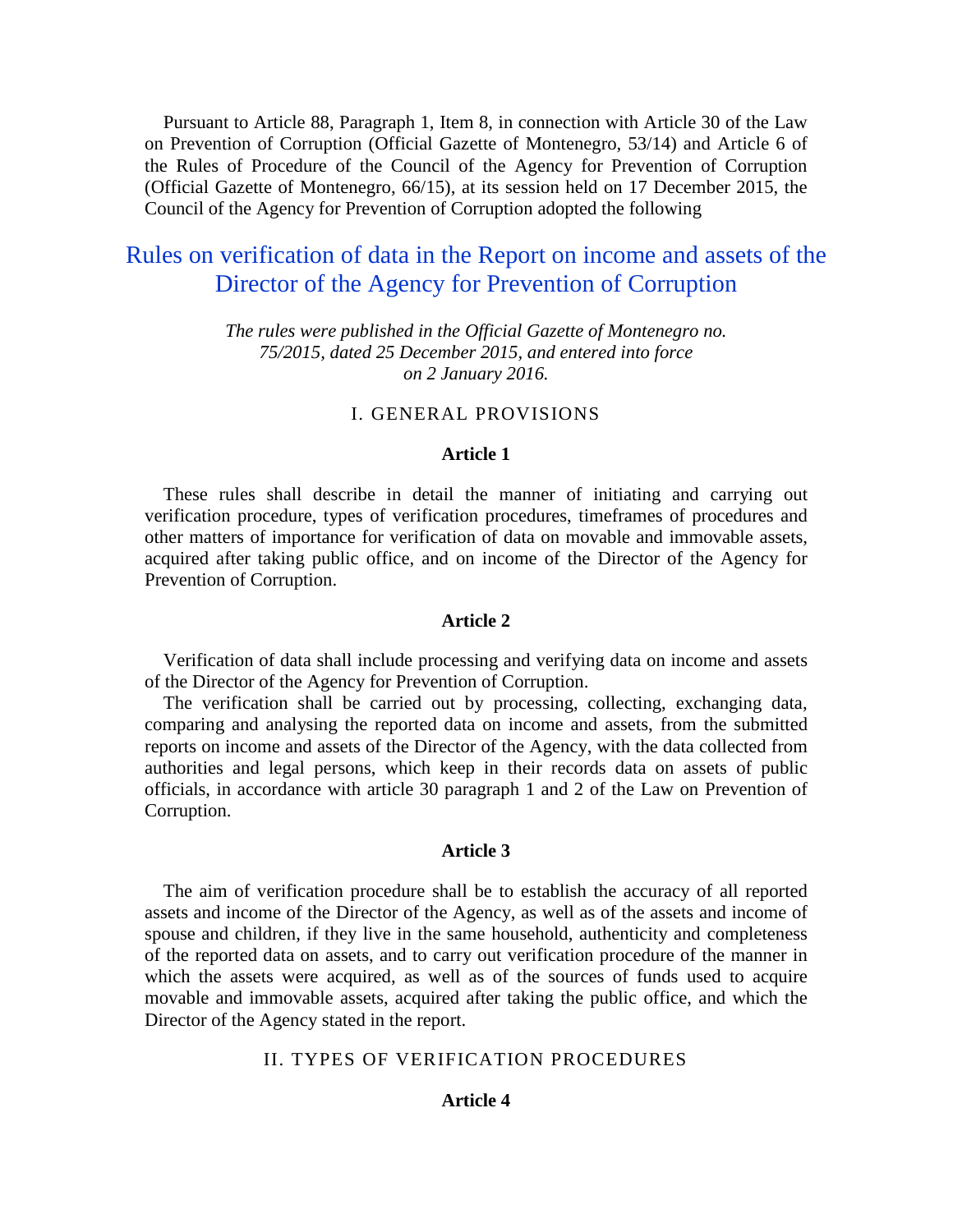Verification procedure of the data from the Report on income and assets of the Director of the Agency, as a public official, shall include:

- Technical (administrative) verification;
- Verification upon request; and
- Full verification procedure.

# **1. Technical and administrative verification**

#### **Article 5**

Technical and administrative verification procedure of the Report on income and assets of the Director of the Agency, as a public official, shall be initiated and carried out by the Council of the Agency, with the technical and administrative support of the Council Secretary.

Technical and administrative verification procedure shall include:

- verifying whether the Director of the Agency submitted the Report on income and assets within the deadline stipulated by the law; and
- verifying whether the Report of the Director of the Agency is completed properly and in accordance with law.

Administrative verification procedure shall be carried out for each submitted report on income and assets of the Director of the Agency, as a public official, within 30 days following the day of expiration of the statutory period, or the receipt of the Report, and before entering the Report in the register of income and assets, and its publication on the Agency's website.

### **2. Verification procedure upon request**

#### **Article 6**

Verification of data from the Report on income and assets of the Director of the Agency upon request shall include verification of data on assets and income from the submitted Report, on the manner of acquisition, the sources of funds used for acquiring assets, which were acquired after taking the public office.

Verification procedure upon request shall be initiated by the Council of the Agency upon request of an authority and other legal or natural person.

Verification procedure upon request shall be carried out by the Council of the Agency, which shall, in its sessions, establish facts and propose necessary presentation of evidence, with technical and administrative support of the Council Secretary, in the context of the submitted request.

The Council of the Agency shall carry out the procedure within 60 days following the day of receipt of the request.

# **3. Full verification**

#### **Article 7**

Full verification shall include processing, analysing, controlling and verifying all data on income and assets of the Director of the Agency, as a public official, as well as on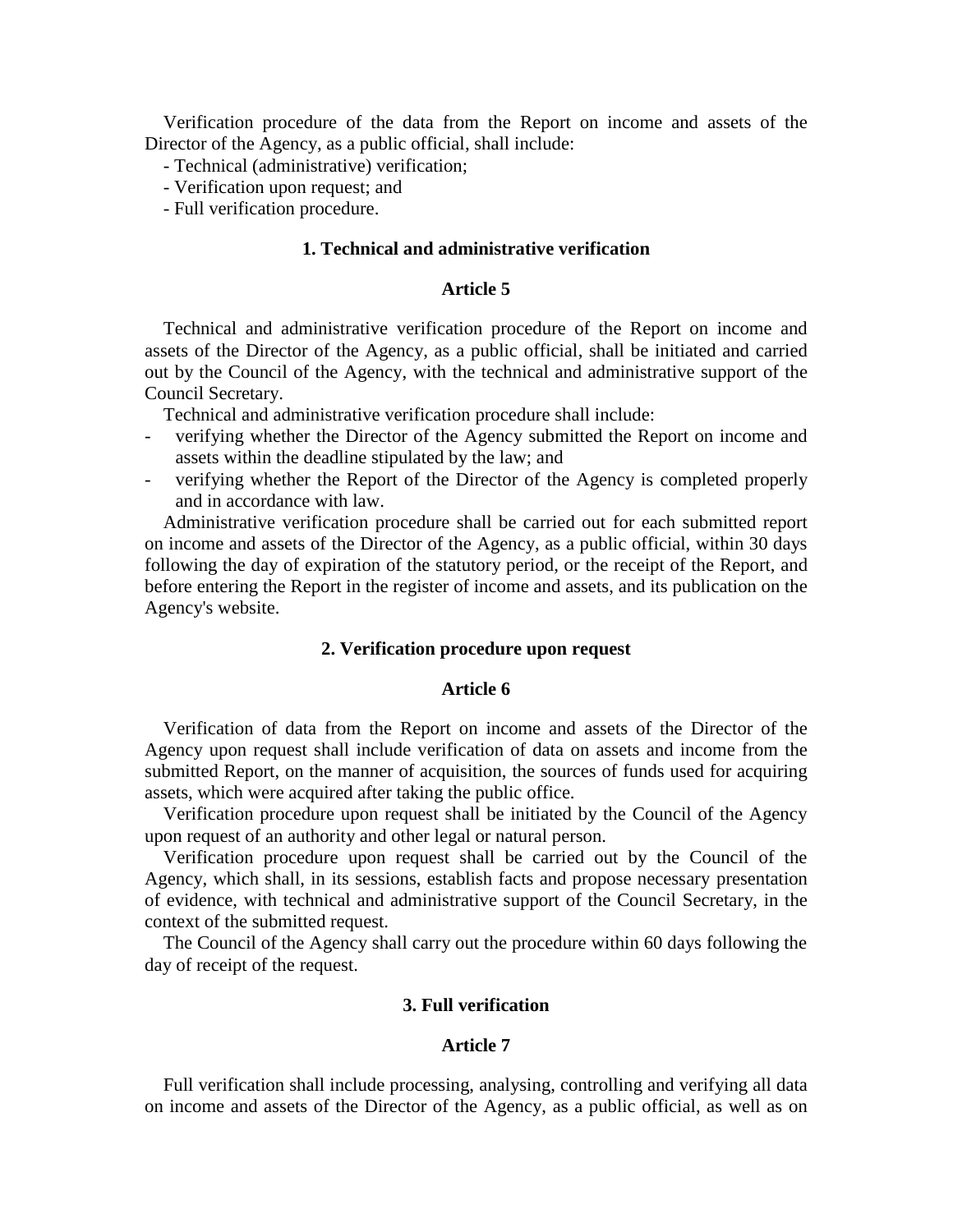assets and income of spouse and children, if they live in the same household, and information on the manner of acquisition of assets, and on sources of funds which were used for acquiring movable and immovable assets, which were acquired after taking the public office, other data listed in the submitted Report, by comparing the collected data on income and assets of the Director of the Agency with the data on income and assets of the Director of the Agency obtained from authorities and legal persons that hold in their records data on income and assets.

Full verification shall be carried out by exchanging data on income and assets of the Director of the Agency through the data network, use of databases, through written requests, e-mail requests, and similar, with the Tax Administration, Real Estate Administration, Securities Commission, Ministry of Interior, Ministry of Transport and Maritime Affairs, commercial banks in Montenegro, as well as other authorities and legal persons, which hold in their records data on parts of assets owned and income generated by the Director of the Agency.

#### **Article 8**

Full verification procedure shall be initiated by the Council of the Agency, in accordance with the provisions of article 6 of the Rules of Procedure of the Council of the Agency for Prevention of Corruption.

Full verification procedure shall be carried out by the Council of the Agency, which shall, in the sessions, establish facts and propose presentation of evidence, if necessary, with the technical and administrative support of the Council Secretary, within 60 days from the day of initiation of the procedure, or the day of expiration of the statutory timeframe for submission of the Report on income and assets of the Director of the Agency, as a public official.

# **Article 9**

The Council of the Agency shall carry out verification procedure of the Report on income and assets of the Director of the Agency ex officio in the following manner:

- Verification of the Report on income and assets of the Director of the Agency, upon assuming the public office;
- Verification of regular annual Report on income and assets of the Director of the Agency, by the end of March each year for the previous year;
- Verification of the Report on income and assets of the Director of the Agency, upon request of authorities and legal or natural persons, or initiation of the verification procedure ex officio;
- Verification of the Report on income and assets of the Director of the Agency ex officio, in case of establishing the reasons for disagreement between the data from the Report and factual situation, or establishing the reasons for disagreement between increased value of the assets of the Director of the Agency, acquired subsequently, and the reported income thereof;
- Verification of the Report on income and assets of the Director of the Agency, in case of change of the data from the Report, relating to an increase in assets over EUR 5,000.00;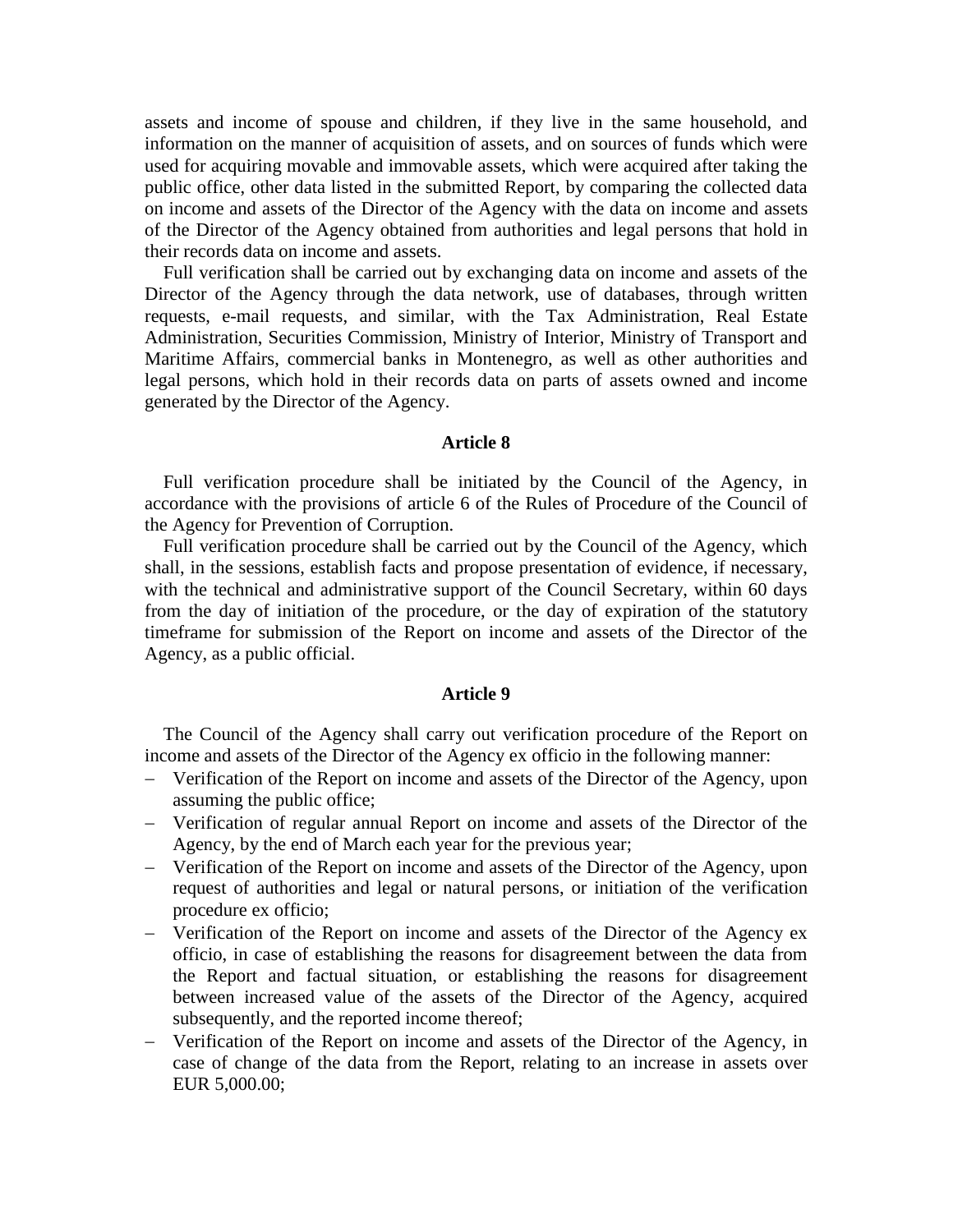Verification of the Report on income and assets of the Director of the Agency, after termination of public office, within the timeframes set by the law.

Verification procedure referred to in article 30 of the Law shall be carried out in cooperation with all institutions that hold in their records data on assets and income of public officials.

### III. INITIATION OF THE PROCEDURE AND DECISION-MAKING

# **Article 10**

In accordance with Articles 9 and 19 of the Rules of Procedure of the Council of the Agency for Prevention of Corruption, and in connection with the application of Article 30 of the Law on Prevention of Corruption, the Council of the Agency shall carry out verification procedure of data from the Report on income and assets of the Director of the Agency.

Provisions of the Law on Prevention of Corruption and the law governing administrative procedure shall apply accordingly to the verification procedure of data from the Report on income and assets of the Director of the Agency, and they refer to: initiation of the procedure, establishment of facts and circumstances, presentation of evidence, statement of the Director of the Agency, hearings, decision-making by the Council of the Agency, submission of documents to the Director of the Agency regarding the implementation of the verification procedure, as well as the availability of information to the public on the implementation of the verification procedure.

After collecting data on income and assets of the Director of the Agency, as well as on the assets and income of spouse and children, if they live in the same household, from authorities and legal persons, the data shall be processed and the procedures of verification, analysis and control initiated, by comparing the obtained data with the data stated in the Report on income and assets.

In order to establish an accurate and complete factual situation for decision-making, and when it deems necessary in order to establish facts and circumstances relevant for decision-making, the Council of the Agency, which carries out the procedure, may request, ex officio, presentation of evidence, in accordance with the rules of the general administrative procedure.

#### **Article 11**

Verification procedure of data from the submitted Report on income and assets of the Director of the Agency shall begin with administrative and technical data processing, after which the data shall be entered in the records of the Agency, which shall be published on the Agency's website.

Following the entry of data from the Report on income and assets into the records, the procedure of full verification of data on income and assets of the Director of the Agency, as well as the assets and income of spouse and children, if they live in the same household, shall be carried out.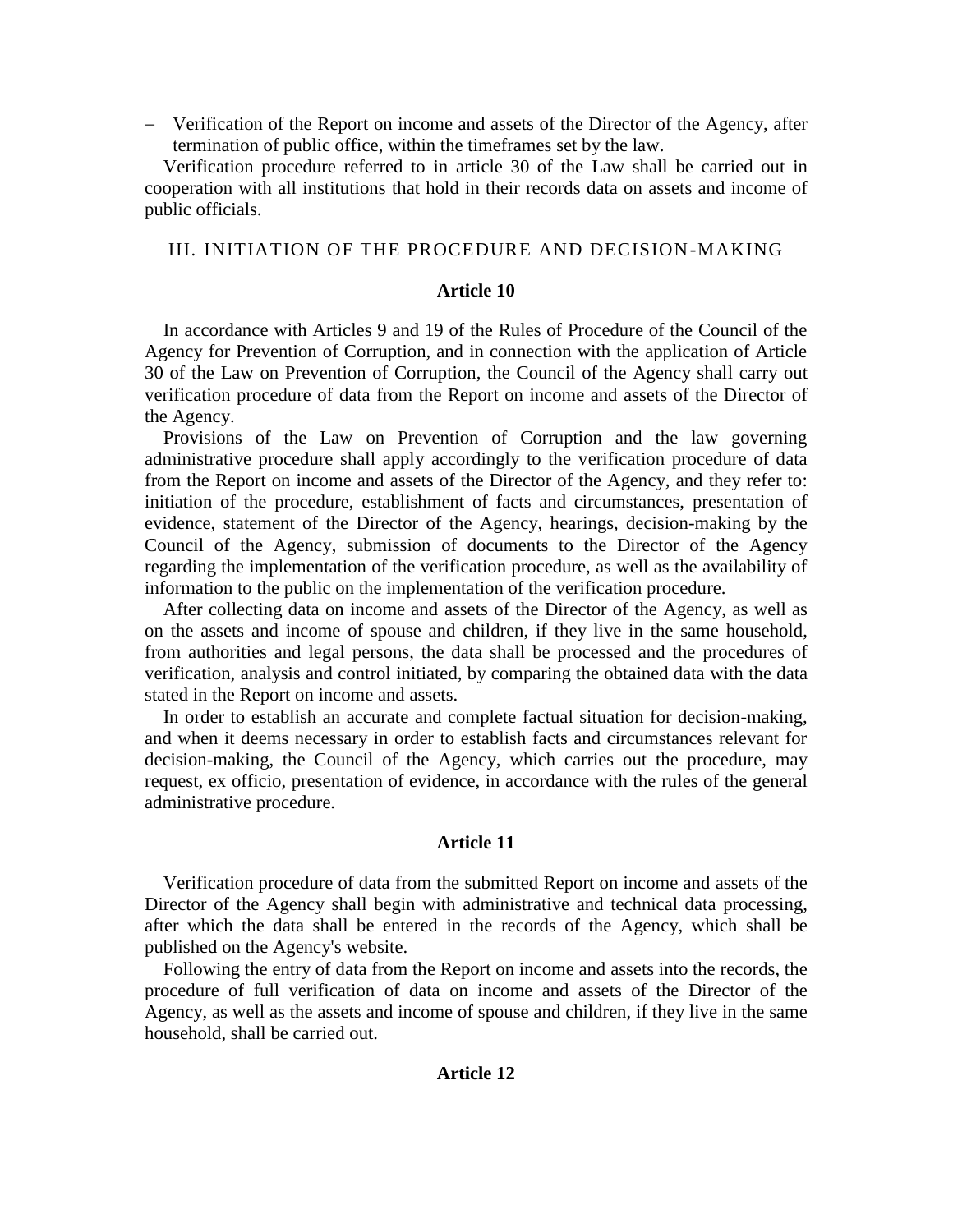Once the procedure of verification of data from the Report on income and assets of the Director of the Agency is completed, based on the established factual situation and evaluation of presented evidence, the President of the Council of the Agency shall establish the outcome of the verification procedure in the form of the proposal of a reasoned decision of the Council of the Agency, with the technical and administrative support of the Council Secretary.

Following the voting, the President of the Council of the Agency shall establish the outcome of the voting and announce whether the proposed decision of the Council of the Agency was adopted or not. The decision of the Council of the Agency shall be published after its submission to the Director of the Agency, which it applies to, within eight days following the day of adoption of the act.

# IV. OBLIGATION TO SAFEGUARD AND PROTECT CLASSIFIED DATA AND PERSONAL DATA

#### **Article 13**

Procedure of verification of data from the submitted Reports of the Director of the Agency shall not be open to the public.

Personal data shall only be used for the time necessary to achieve the purpose of their use, according to the purpose for which they were provided and the legal basis for their use.

The Council of the Agency shall ensure the protection of classified data and personal data during its work and when communicating to the public.

#### **Article 14**

Members of the Council of the Agency and the Council Secretary and the employees of the Agency's Secretariat shall not process personal data without authorization.

Members of the Council and employed civil servants and state employees who signed the statement on handling classified data shall ensure protection and safeguarding of classified data and personal data in accordance with the law.

The confidentiality clause shall apply to members of the Council of the Agency even after the termination of their work in the Agency.

# **Article 15**

In the event that, during verification of data from the Report on income and assets of the Director of the Agency, members of the Council establish the existence of grounds for suspicion that a criminal offence prosecuted ex officio was committed, members of the Council shall submit the request, with the evidence obtained in the exercise of their competences, to the competent public prosecutor's office without delay.

If the Council members have data that indicate irregularities, which are not within their competence, they shall submit such data to the competent authority.

The competent authority referred to in Paragraphs 1 and 2 of this Article shall notify the Council of the Agency about the outcome of the procedure.

#### **Article 16**